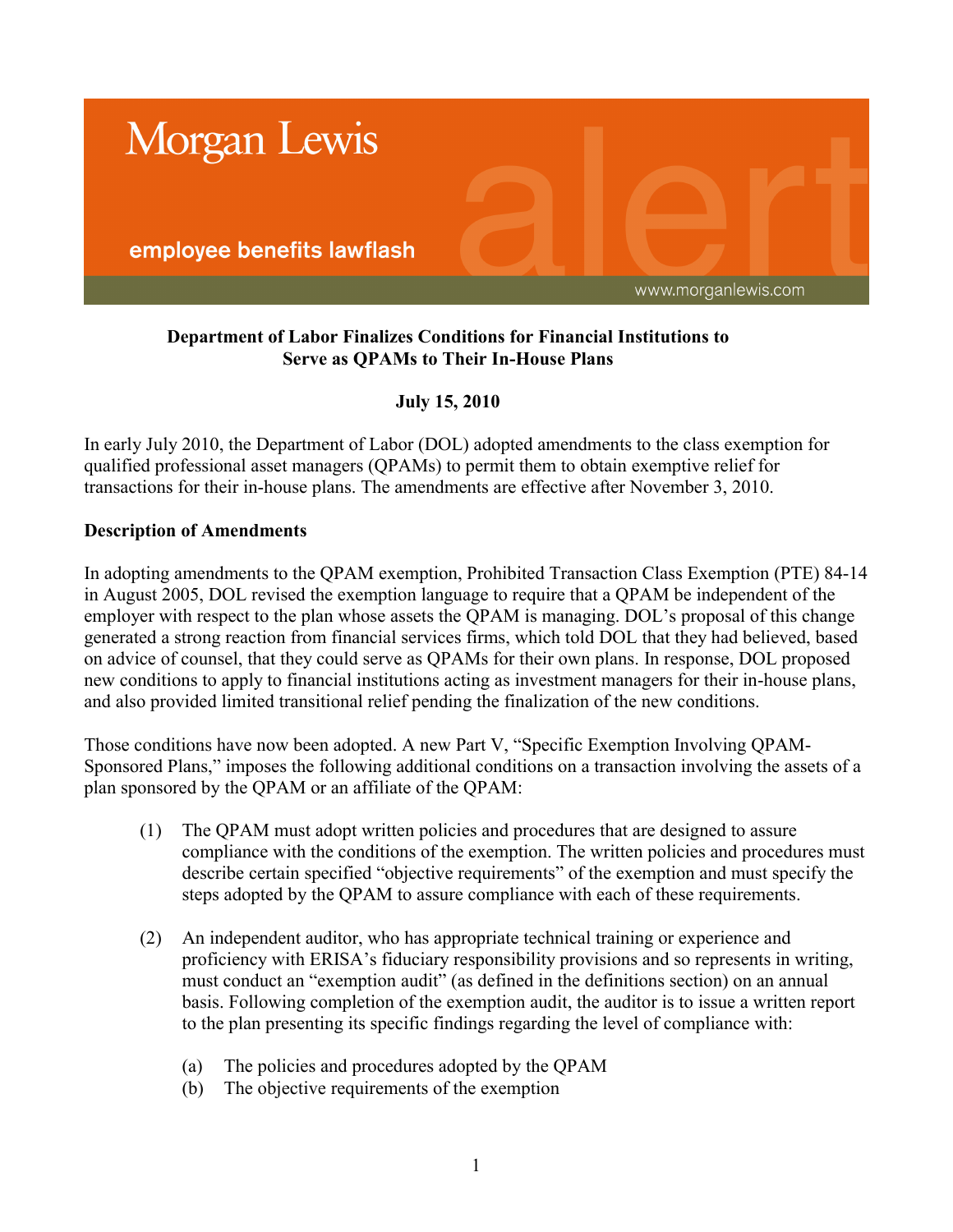The written report also must contain the auditor's overall opinion regarding whether the QPAM's program complied with:

- (a) The policies and procedures adopted by the QPAM
- (b) The objective requirements of the exemption

The exemption audit and the written report must be completed within six months following the end of the year to which the audit relates.

This "exemption audit" condition is based on the analogous condition in Prohibited Transaction Class Exemption 96-23, which covers asset managers for in-house plans (in-house asset managers, or INHAMs). That exemption had been designed specifically for in-house management groups of large corporations. As that exemption requires an INHAM to be a registered investment adviser that is a wholly owned subsidiary of the employer, it would not be available to financial institutions that are banks or insurance companies.

Several comments on the proposal requested that the "exemption audit" requirement be eliminated, due to its being unnecessary given existing regulatory oversight and internal audit requirements. DOL responded that PTE 84-14 had been based on the essential premise that the transactions being covered are the sole responsibility of an independent, discretionary manager. By contrast, where the QPAM is related to the plan sponsor, the plan sponsor is retaining investment discretion, so that the QPAM is no longer independent. The exemption audit condition addresses this lack of QPAM independence, DOL said, by ensuring that the conditions of the exemption have been met, a matter not addressed by existing regulatory oversight. DOL also noted that internal audits do not meet this need because they do not address the potential for the exercise of undue influence that may arise in the absence of an independent investment manager.

Other comments asked DOL to modify the exemption audit requirement to reduce cost burdens by reducing the frequency of the audits (for example, every five years instead of annually), possibly subject to interim reviews being done in-house instead of by an independent firm. DOL responded that performance of the exemption audit on a less-than-annual basis would weaken an important plan protection against the QPAM's lack of independence, and that if cost is a problem, the financial services entity need not serve as a QPAM for its own plan. Therefore, DOL did not modify the exemption audit condition.

DOL also received comments on the "diverse clientele" test under the exemption, which excludes from relief those plans whose assets, when combined with the assets of plans of the same or affiliated employers or employee organizations, represent more than 20% of total client assets managed by the QPAM. DOL said that the presence of independent business provides an important protection, and therefore declined to eliminate this test. DOL also declined a request to lower the percentage under this test to 10%. Another commenter noted that the INHAM exemption does not contain a diverse clientele test, and criticized imposing this condition on banks and insurance companies that do not meet the definition of an INHAM and therefore do not qualify for the INHAM exemption. DOL said that it is not foreclosing future consideration of additional exemptive relief in the INHAM exemption for financial institutions that do not meet the diverse clientele test and do not currently qualify as INHAMs.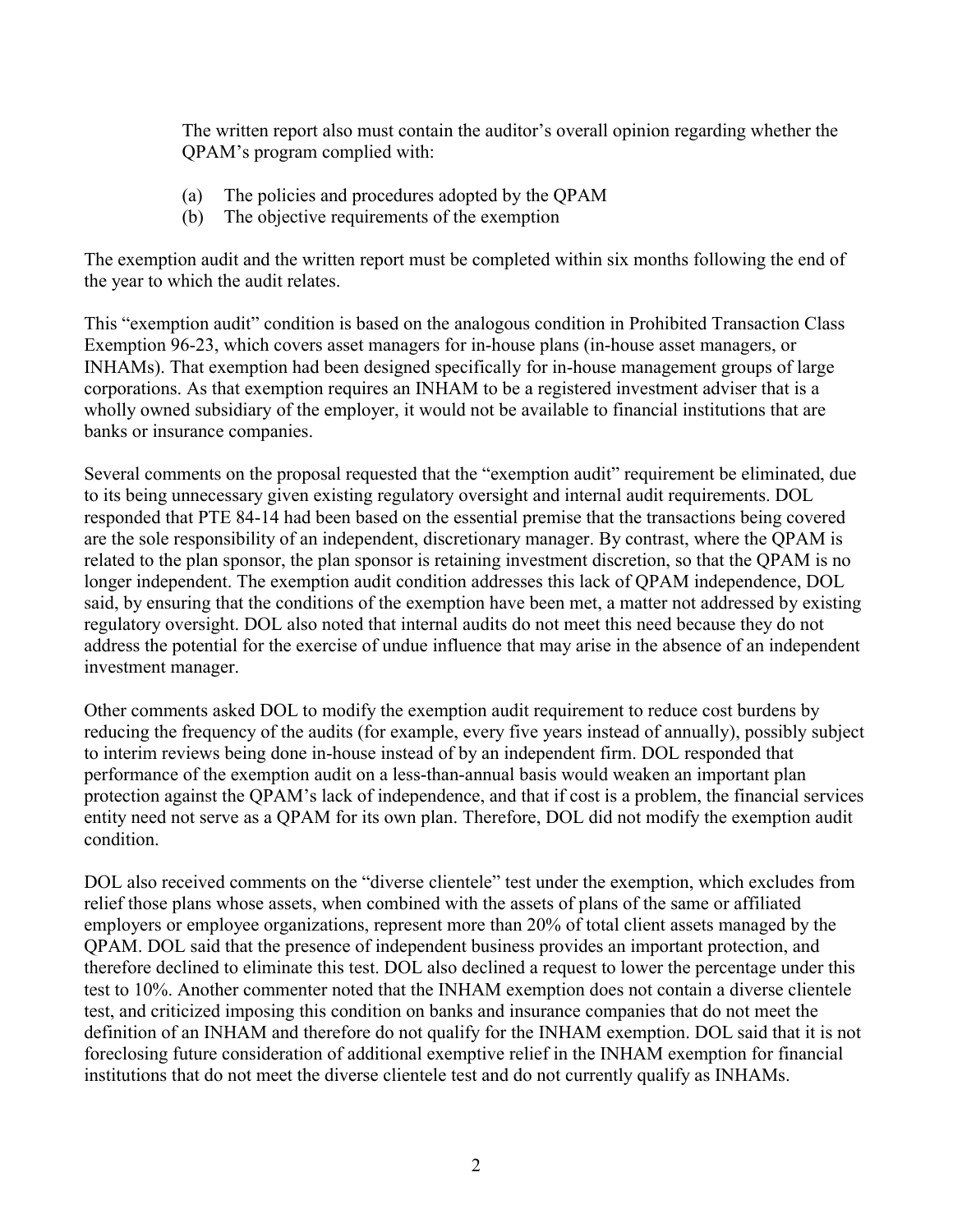DOL agreed to delay the effective date of the final amendment to give parties more time to comply with the changes. Consequently, the final amendment is not effective until after November 3, 2010, so that a QPAM may continue to act as investment manager for its own plan until that date, in reliance on transitional relief provided at the time of the proposed amendment.

### **Practical Implications**

Financial institutions that currently rely on the QPAM exemption when engaging in transactions for their in-house plans should begin taking steps to comply with the exemption audit condition. This will require adopting written policies and procedures that meet the requirements described in the amendments, which should be completed by the effective date of November 4, 2010.

The next step is to find an auditor to conduct the exemption audits. There are several firms that perform this function for INHAMs, which should presumably be able to do the same for QPAMs. However, the audit standards used in the amended QPAM exemption reflect proposed changes to the INHAM exemption rather than the current audit standards, so that there will be, at least initially, some differences in the manner in which the two types of audits are performed. The initial audit would cover the period beginning on November 4, 2010 through the end of the QPAM's fiscal year. All audits under the exemption must be completed by six months following the end of the year covered by the audit.

Financial institutions that currently rely on the QPAM exemption when engaging in transactions for their in-house plans should begin taking steps to comply with the exemption audit condition, and those that have not relied on the QPAM exemption for transactions by their in-house plans can now consider whether it would be advantageous for them to do so.

Morgan Lewis is available to assist firms in reviewing the new conditions, developing compliance policies and procedures, and working with the exemption audit requirement.

If you have any questions or would like more information on the issues discussed in this LawFlash, please contact either **Donald J. Myers** (202.739.5666; [dmyers@morganlewis.com](mailto:dmyers@morganlewis.com)), **Michael B. Richman** (202.739.5036; [mrichman@morganlewis.com](mailto:mrichman@morganlewis.com)), or any of the following Morgan Lewis attorneys:

| <b>New York</b><br>Craig A. Bitman                        | 212.309.7190                 | $\text{cbitman}(a)$ morgan lewis.com               |
|-----------------------------------------------------------|------------------------------|----------------------------------------------------|
| Philadelphia<br>I. Lee Falk                               | 215.963.5616                 | ilfalk@morganlewis.com                             |
| Washington, D.C.<br>Donald J. Myers<br>Michael B. Richman | 202.739.5666<br>202.739.5036 | dmvers@morganlewis.com<br>mrichman@morganlewis.com |

#### **About Morgan, Lewis & Bockius LLP**

With 23 offices in the United States, Europe, and Asia, Morgan Lewis provides comprehensive transactional, litigation, labor and employment, regulatory, and intellectual property legal services to clients of all sizes—from global Fortune 100 companies to just-conceived startups—across all major industries. Our international team of attorneys, patent agents, employee benefits advisors, regulatory